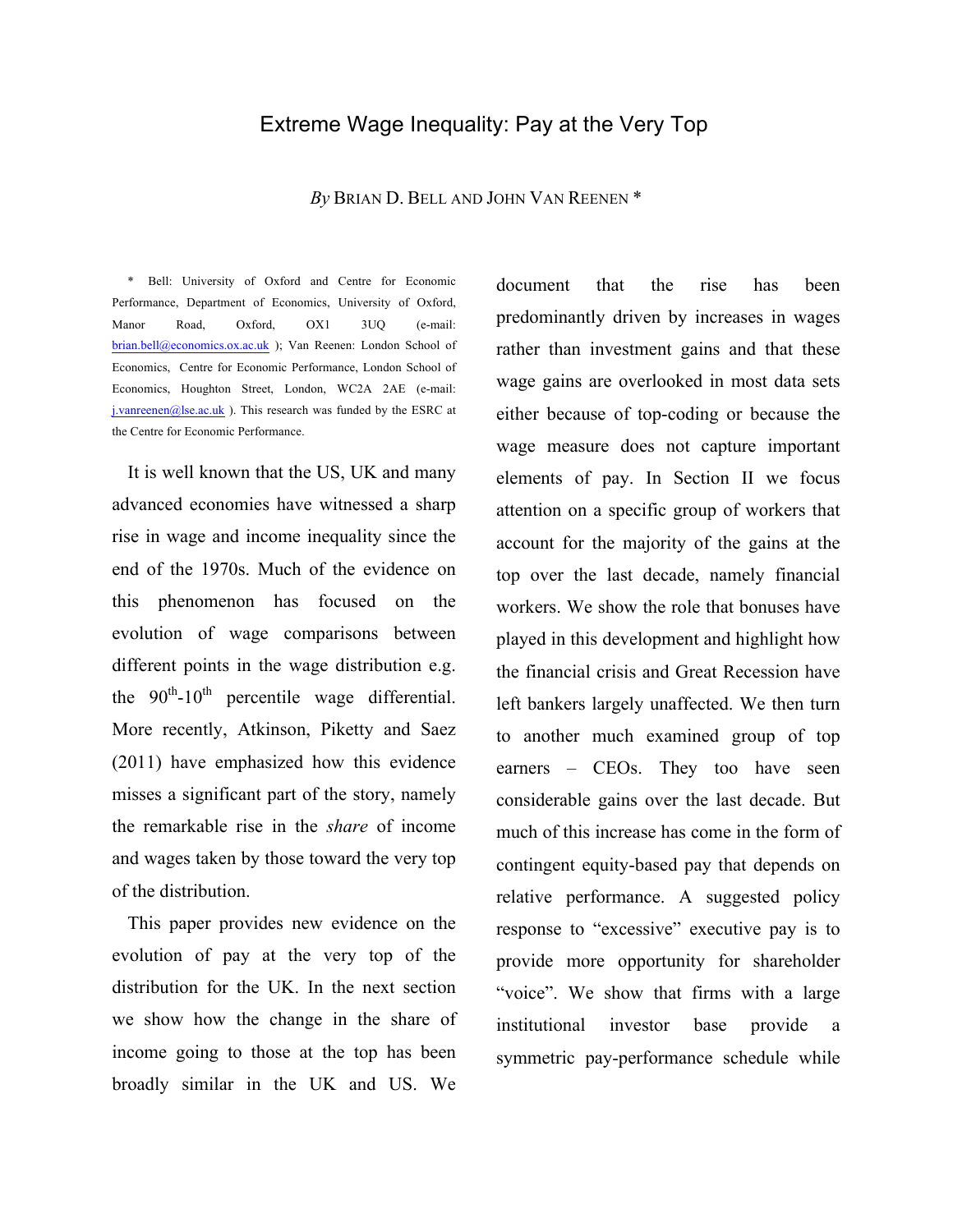those with weak institutional ownership protect pay on the downside.

# **I. Extreme Income and Wage Inequality in the UK**

Although our principal focus is on the last decade it is useful to put the recent data in context. Between 1979 and 2007, the top decile increased their share of total income by 14 percentage points, from 28.4% to 42.6%. The top percentile accounted for fully twothirds of these gains, seeing their share rise from 5.9% to 15.4%. Interestingly, the magnitude of the gains are almost identical to those observed in the U.S. Excluding capital gains (as the U.K. data does), the top percentile of U.S. workers saw their share of total income rise from 8.0% to 18.3%.

To dig deeper into the data, we exploit public-use tax return files that are available from the mid-1990s. These data are released without top-coding and provide a breakdown of the source of income and the industry and region of the individual. The sampling frame is all taxpayers. In Table 1 we examine the source of the changing shares of income for those at the top between 1998/9 and 2007/8. During this decade, the top percentile increased its share of the income pie by 2.9 percentage points. This gain was entirely among those of working-age who had not

retired from employment. Almost all the gain accrued as a result of earned income, with only 0.4 percentage points accruing due to increased investment income. And of the gains in earned income, the majority occurred as a result of pay from employment, with a smaller contribution from self-employment income.

In Table 2 we break down the change in earned income by one-digit industry. The clear message is that those working in the financial sector have been the key winners over the last decade. Sixty percent of the increase in income share accruing to the top percentile has gone to financial service employees ("Bankers") although they account for only around one-fifth of such workers.

#### **II. Bankers' Pay**

London is one of the world's largest financial centres.<sup>1</sup> The increasing importance of finance for the U.K. can be seen by noting that between 1998 and 2007, the nominal gross-value added of the financial sector rose 103%, compared to 57% for all other sectors. But over the same period, employment in finance rose by only  $6\%$ , less than the  $11\%$ 

<sup>1</sup> It is, for example, the largest centre for foreign exchange activity (37% of global total) and for OTC derivatives (46% of global total) (Bank of International Settlements, 2010).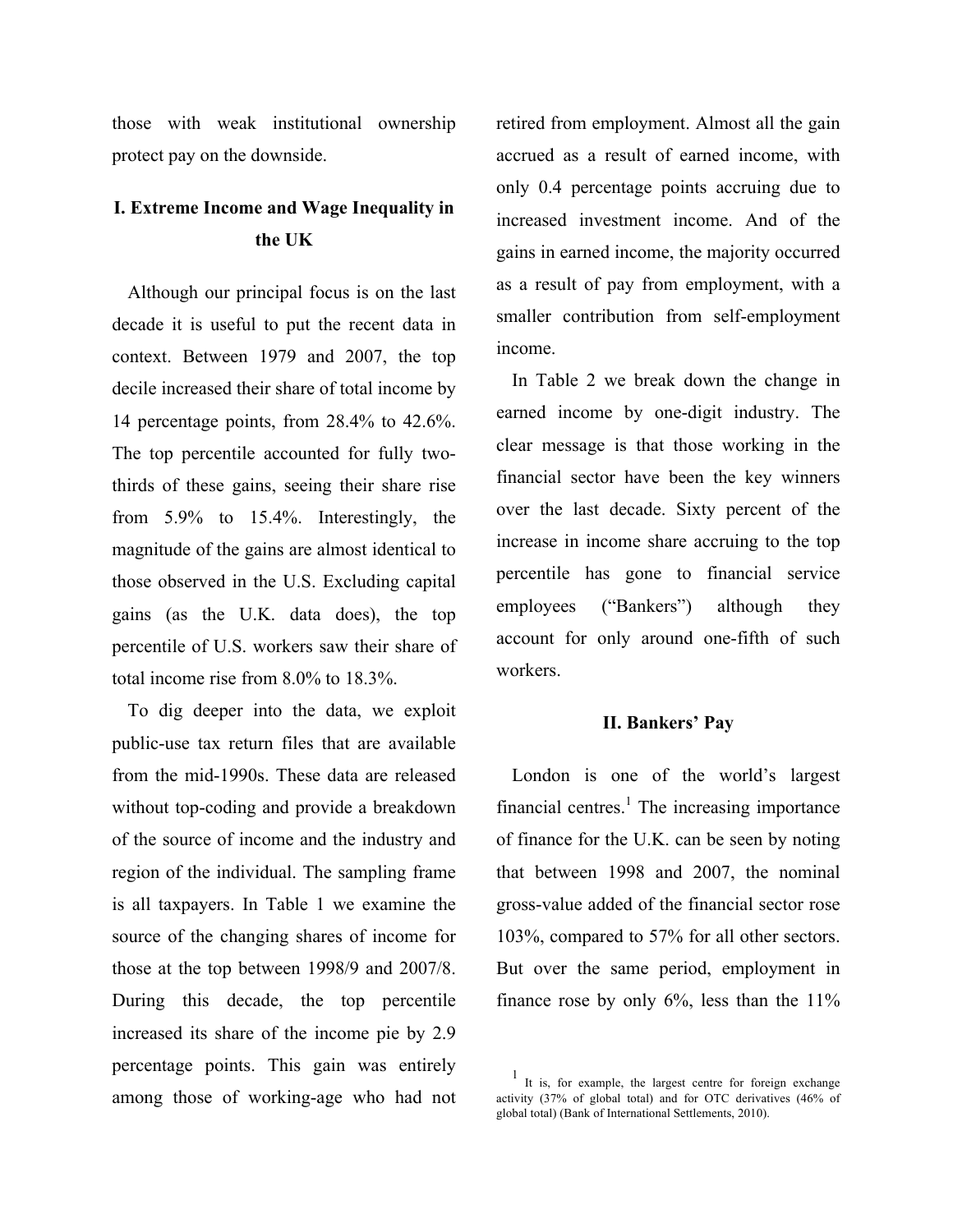overall rise. The gains were not evenly spread. A large percentage of those employed in finance work in junior occupations such as bank clerks and secretaries. Such workers have seen no out-performance in their pay over this period relative to similar workers in other occupations. Indeed, quantile regressions show that the premium associated with being employed in finance has shown no upward trend over the last ten years, except at the 90<sup>th</sup> percentile and above.

Among those bankers at the top of the distribution, bonuses have played an increasingly important role. Indeed none of the wage share gains accruing to financial sector workers have occurred through changes in salary. The entire rise has occurred in bonuses. The focus on bonuses both in popular discourse and as a target of regulatory concern appears well founded.<sup>2</sup>

Our figures on the importance of financial sector workers can be compared with those for the U.S. estimated by Kaplan and Rauh (2010). They suggest that Wall Street may conservatively account for around 5% of the top 0.5% of the income distribution (and more at the very top). Our results suggest a substantially higher fraction accounted for by financial sector workers in the U.K. A key

2 Besley and Ghatak (2013) discuss the optimal taxation and regulation of bonuses in the financial sector.

reason for the difference lies in the larger size of the City than Wall Street, relative to the size of the rest of the economy in the respective countries.

#### **III. Chief Executive Officers (CEO) Pay**

The pay of Chief Executive Officers has received extensive analysis. Over the last decade, CEOs in the U.K. have seen their expected pay roughly double. The median pay of a FTSE-100 CEO is now about 116 times that of the median worker, compared to a ratio of 11 in  $1980<sup>3</sup>$ . This growth in pay broadly matches the gains of those in the top percentile who are not corporate executives. However, there has been a very notable change in the composition of pay for CEOs. Since the mid-1990s, an increasing share of total pay has been in the form of performance-conditional equity grants (and to a lesser extent share options), whose vesting depends on the performance of the firm *relative* to a peer group.

To examine the issue of pay and performance across the corporate hierarchy, we have constructed a new database of the pay of all workers (from the CEO to the

Although the US also had an order of magnitude increase in this ratio, the levels of inequality are much higher than the UK. The median pay of an S&P 500 CEO was 240 times that of the median worker in 2008, having risen from 26 in 1970.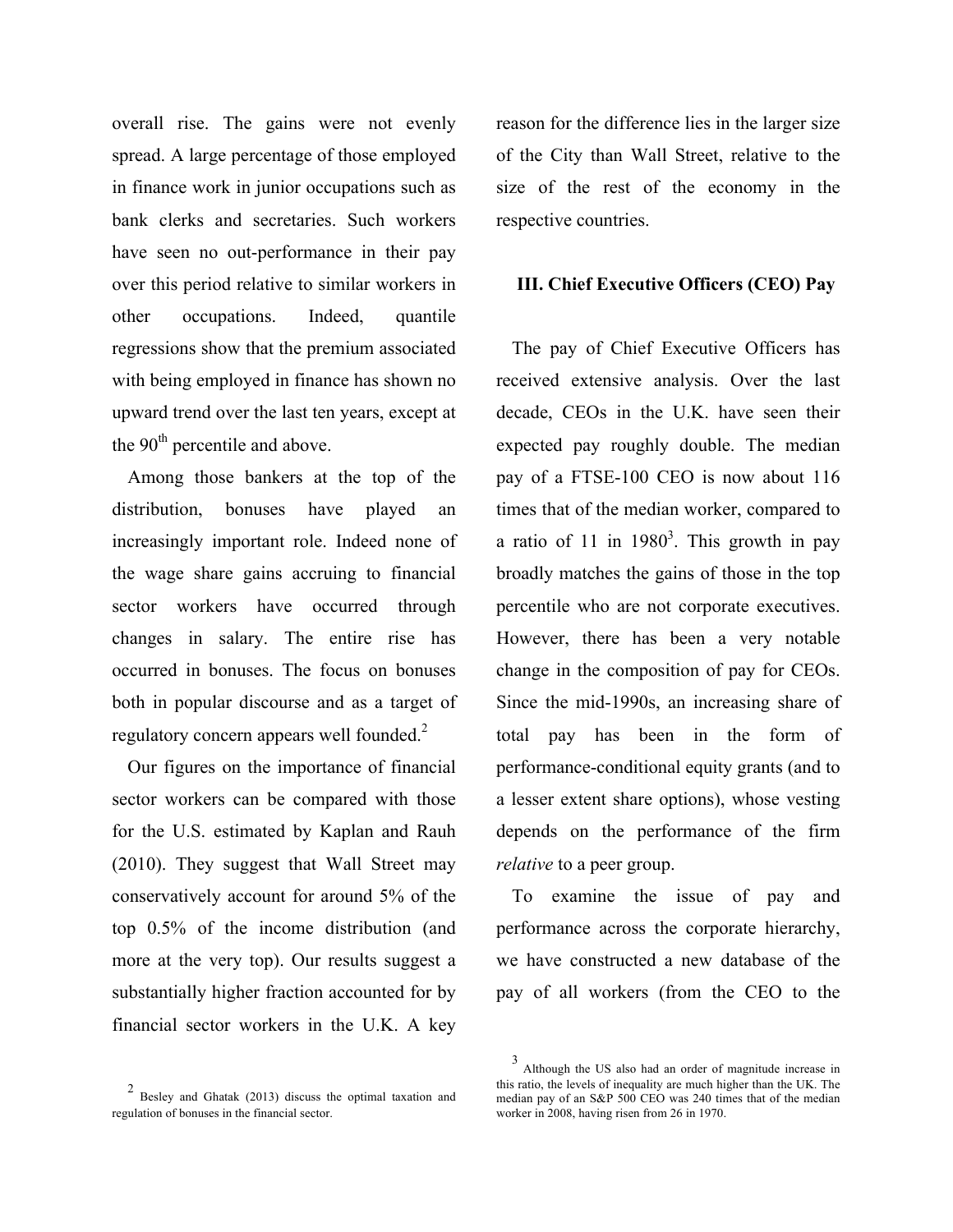janitor) for over 400 UK-listed companies from 1999-2010. These companies account for around 90% of the total U.K. stock market capitalization. Data on executive pay comes from the remuneration report in the Annual Accounts, while pay for the rest of the workforce comes from the *Annual Survey of Hours and Earnings*. This is a 1% panel of all U.K. workers, based on a workers social security number. We are able to link all workers to their firm.

To investigate the pay-performance link throughout the corporate hierarchy Table 3 reports panel models where we control for employee-firm fixed effects  $(\alpha_{ii})$ :

 $\ln (pay)_{\text{jit}} = \alpha_{\text{ii}} + \beta \ln (Performance)_{it} +$  $\gamma X_{\text{iit}} + \tau_t + \varepsilon_{\text{iit}}$  (1)

where *pay* is expected pay granted in the current year for employee *i* in firm *j* at time *t* and *Performance* is measured by total shareholder returns.<sup>4</sup> We include employment and the outside wage  $(X_{\text{iit}})$ , time dummies,  $\tau_t$ , and an error,  $\varepsilon_{ijt}$ . A clear picture emerges where the association between performance and pay is strong for CEOs  $\beta = 0.222$  and senior executives, an order of magnitude

4 The results are robust to allowing for lagged terms in performance and using quasi-rents as an alternative performance metric. Complete details of the results are provided in Bell and Van Reenen (2011), which also provides extensive details on the data and definitions.

smaller for managers and practically nonexistent for workers (0.011).

These results are likely to underestimate the CEO pay-performance relationship. An increasing share of the annual changes in expected CEO rewards come about as a result of changes in the expected value of unvested share and option awards. In the spirit of Hall and Liebman (1998) we re-calculate expected CEO pay to incorporate these valuation changes in unvested prior awards. Once this adjustment is made, we estimate a payperformance elasticity of about 0.78 – almost three times as large as that reported in Table 3. Such effects are essentially non-existent for workers as their holdings of shares and options are miniscule.

Does corporate control matters for the payperformance relationship? Aghion, Van Reenen and Zingales (2012) argue that institutional owners such as pension funds may be better at incentivizing CEOs than dispersed ownership. We split the sample of firms into quartiles based on the percentage of outstanding shares held by institutional investors in the initial years of our sample (1997/9). Firms in the lowest quartile are the *low institutional investor* firms while the remaining three quartiles are combined into the *high institutional investor* firms. When we allow for an interaction term on the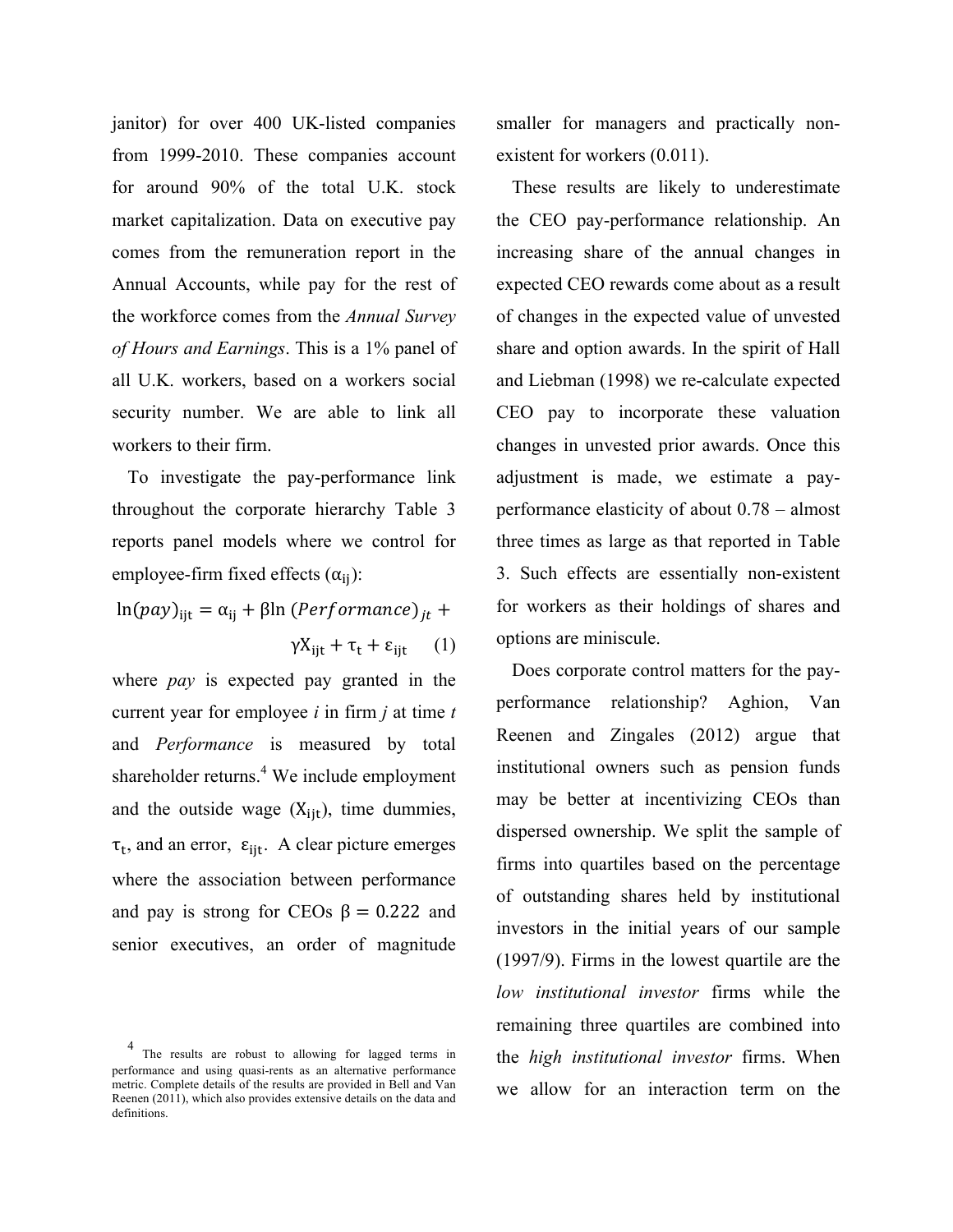performance coefficient, we find that the elasticity is higher in the firms with higher institutional investors (0.325 v 0.081). To explore this in more detail, we allow for asymmetric effects between a positive and negative performance, again interacted with the institutional investor interaction. Firms with higher institutional investor ownership reward performance symmetrically rewarding CEOs when performance is strong but penalizing then equally as aggressively when corporate performance falters. By contrast, firms with less institutional ownership have lower pay-performance elasticities and this is because of a strong asymmetry in rewards. Positive performance is rewarded slightly more strongly than other firms, but negative performance in not punished by lower pay. The estimated coefficient on below average performance is not significantly different from zero.<sup>5</sup>

### **IV. Conclusions**

Focusing on pay at the top of the UK income distribution, we show (1) much of this is due to the financial sector and (2) there is a strong link between CEO pay and performance, especially when institutional owners have a large equity share.

#### **REFERENCES**

**Aghion, Philippe, John Van Reenen and Luigi Zingales.** 2012. "Innovation and Institutional Ownership'' Forthcoming, *American Economic Review*

- **Atkinson, Anthony, Thomas Piketty, and Emmanuel Saez**. 2011. "Income Inequality in the Long Run." *Journal of Economic Literature* 49 (1): 3-71.
- **Bell, Brian, and John Van Reenen**. 2011. "Firm Performance and Wages" CEP Discussion Paper No. 1088
- **Besley, Timothy, and Maitreesh Ghatak**. 2012 "Taxation and Regulation of Bonuses" CEPR Discussion Paper 8532
- **Hall, Brian, and Jeffrey Liebman***.* 1998. "Are CEO's Really Paid like Bureaucrats?" *Quarterly Journal of Economics* 113 (3): 653-91.
- **Hartzell, Jay, and Laura Starks.** 2003. "Institutional Investors and Executive Compensation" *Journal of Finance* 58 (6): 2351-74.
- **Kaplan, Stephen, and Joshua Rauh**. 2010. "Wall Street and Main Street: What Contributes to the Rise in the Highest Incomes?" *Review of Financial Studies* 23 (3): 1004-50.

<sup>5</sup> Hartzell and Starks (2003) also show that the pay-performance is larger when institutional investors are more important for a large sample of U.S. firms. They do not however explore whether this effect is driven by the asymmetry we find.